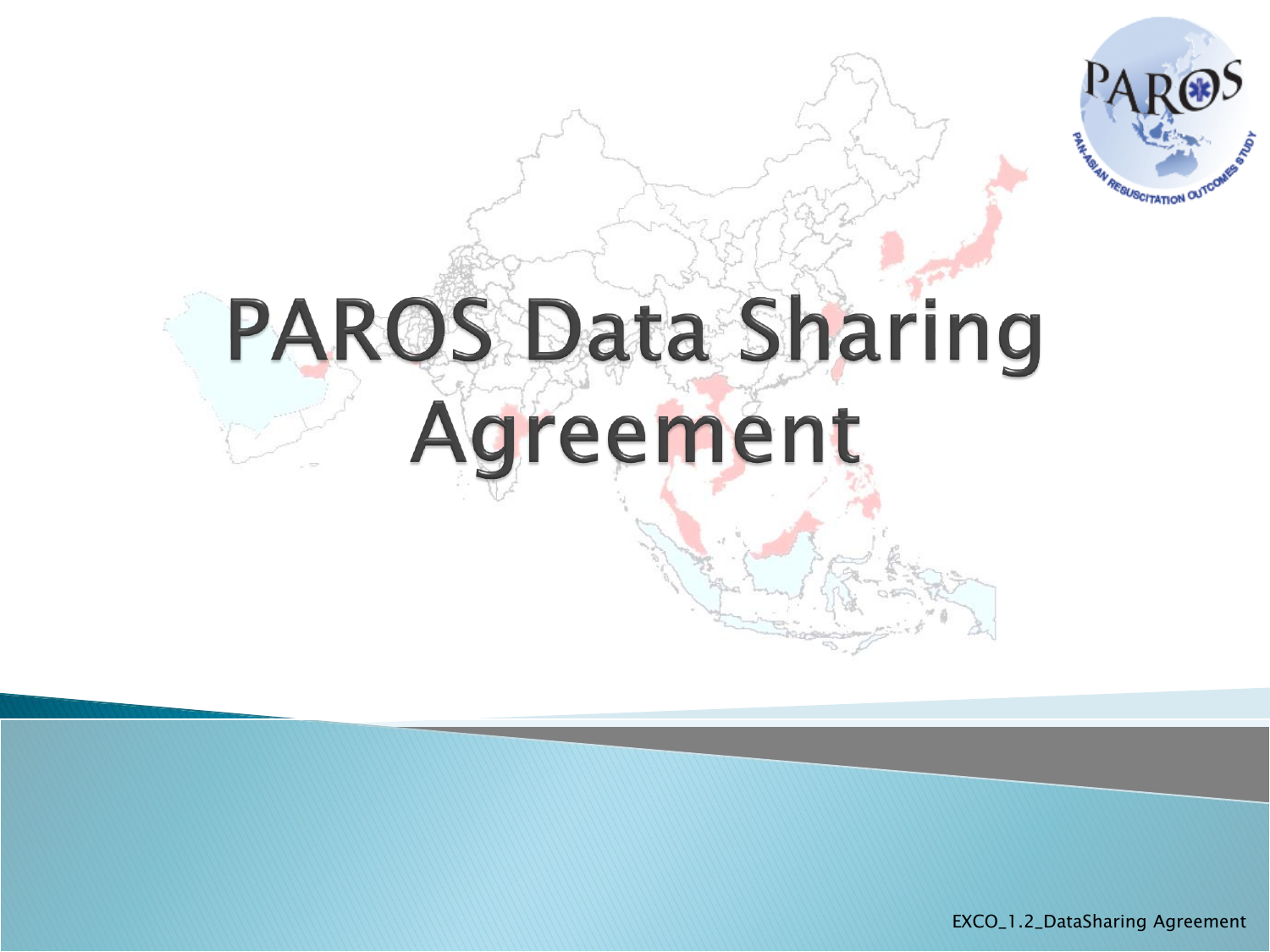## **Data Sharing Agreement**



- ▶ Need for collaborative agreement for data sharing in PAROS
- ▶ Between PAROS coordinating site (Singapore SGH) and individual data contribution countries/sites
- Option 1(**preferred**)
	- Individual data contribution countries will select their own country representative to sign the agreement with Singapore-SGH on behalf of all the sites in the country

### ▶ Option 2

◦ Singapore-SGH will sign the agreement with individual data contribution sites, site PI to sign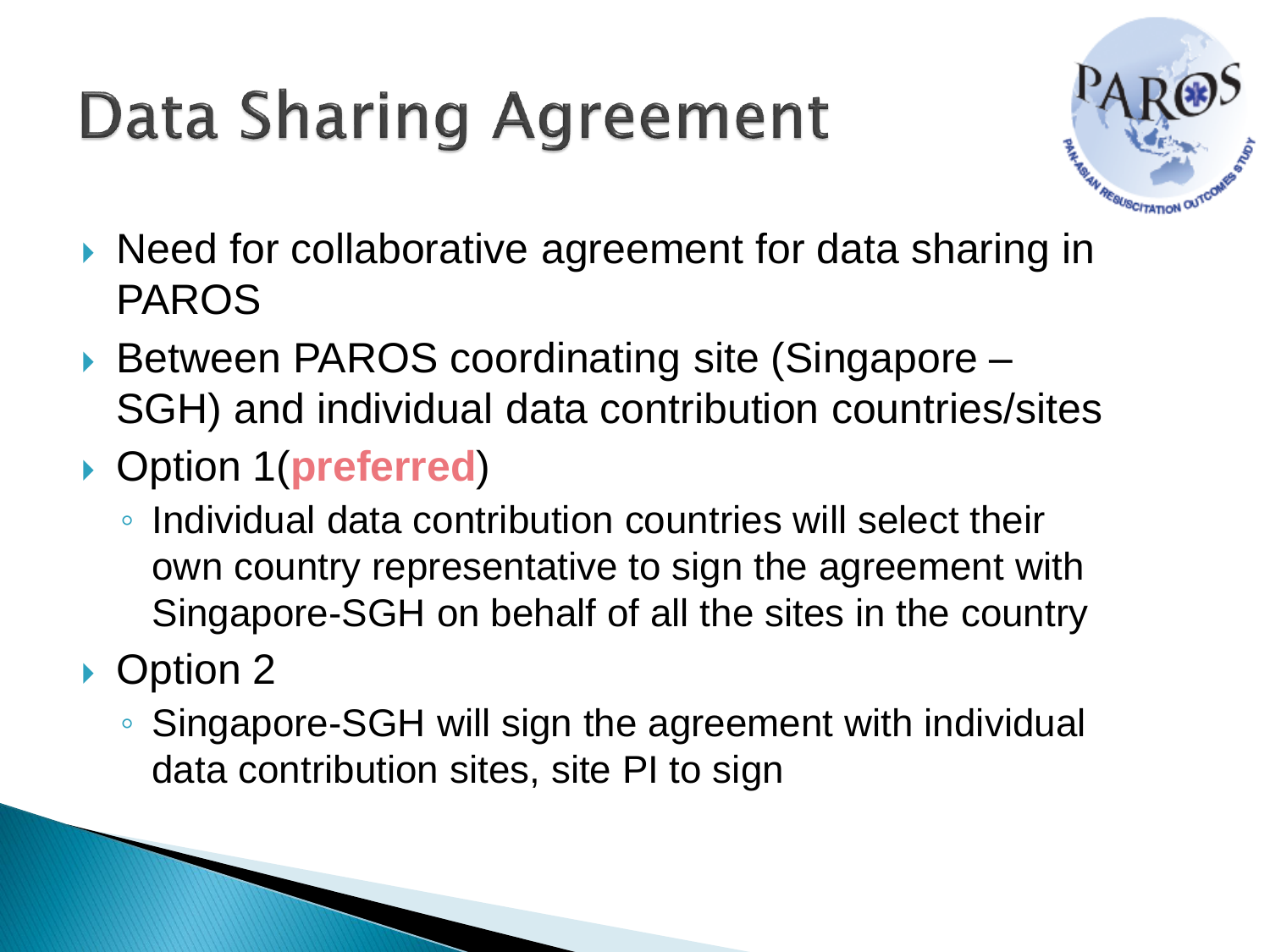### **Option 1**

| <b>Country</b>     | <b>Proposed Representative</b> |
|--------------------|--------------------------------|
| Japan              | <b>Prof Hideharu Tanaka</b>    |
| Korea              | Prof Sang Do Shin              |
| Taiwan             | <b>Prof Matthew Ma</b>         |
| Malaysia           | Dr Sarah karim                 |
| <b>Thailand</b>    | Dr Pairoj Khruekarnchana       |
| <b>Philippines</b> | Dr Faith Joan Gaerlan          |
| Vietnam            | Dr Nguyen Dat Anh              |
| China              | Dr Cai Wenwei                  |
| India              | Dr Ramana Rao                  |
| Pakistan           | Dr Nadeemullah Khan            |
| Lebanon            | Dr Mazen El Sayed              |
| <b>UAE</b>         | Dr G Y Naroo                   |

**Note: The proposed country representative can also appoint someone else** 

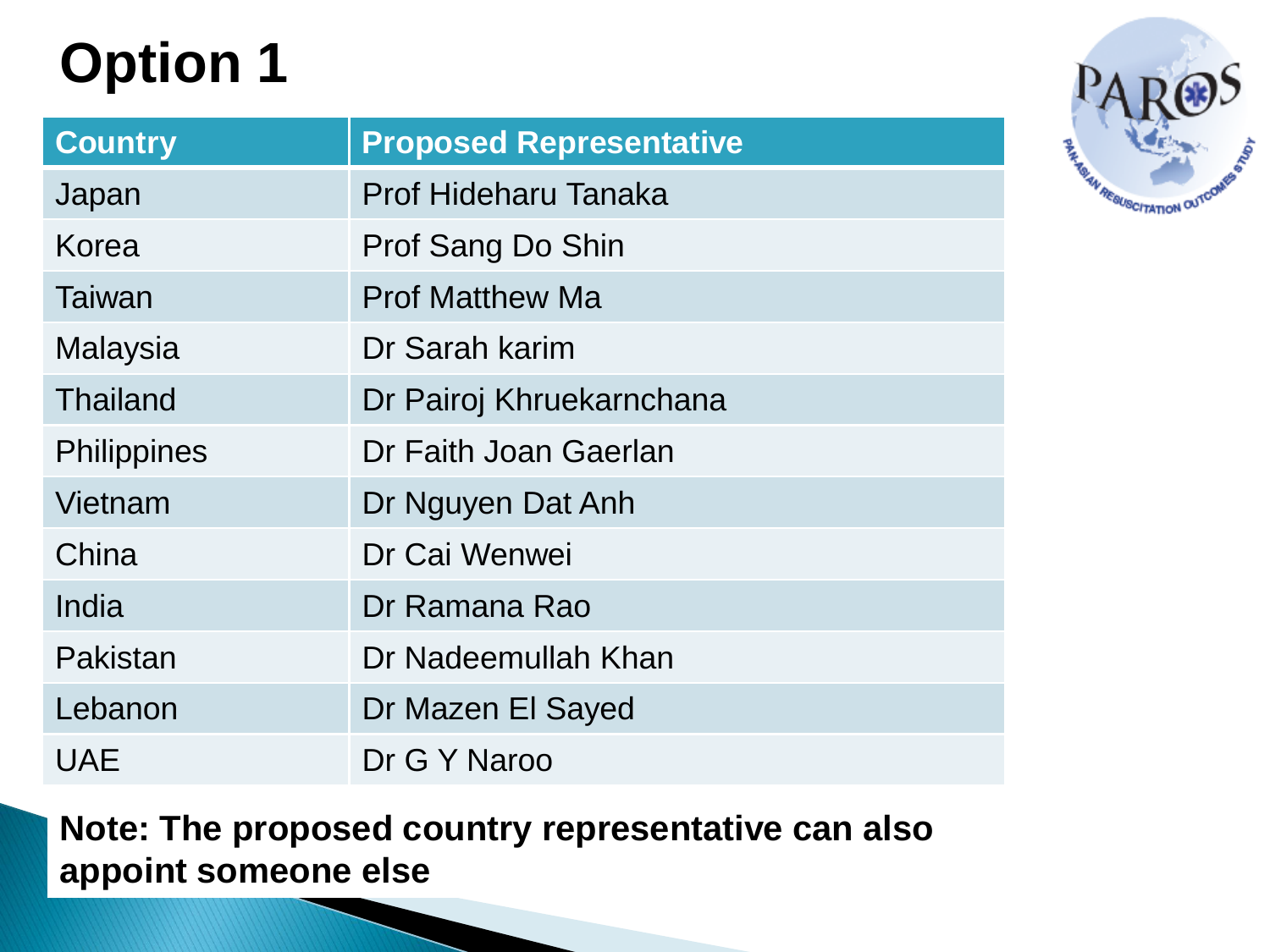### **Terms to note**



#### • **Confidentiality**

Confidential information must not be disclose to any third party, or make use of, without the prior written consent of the disclosing party.

#### • **Intellectual Property Rights**

All intellectual property rights disclosed in connection with this agreement shall remain the property of the party introducing and/or disclosing the same to the other for the purposes of this agreement.

#### • **Use of Names**

Neither party shall use the name of the other parties or the other parties' associates for any purpose whether in relation to any advertisement or other form of publicity without obtaining the prior written consent of the other party.